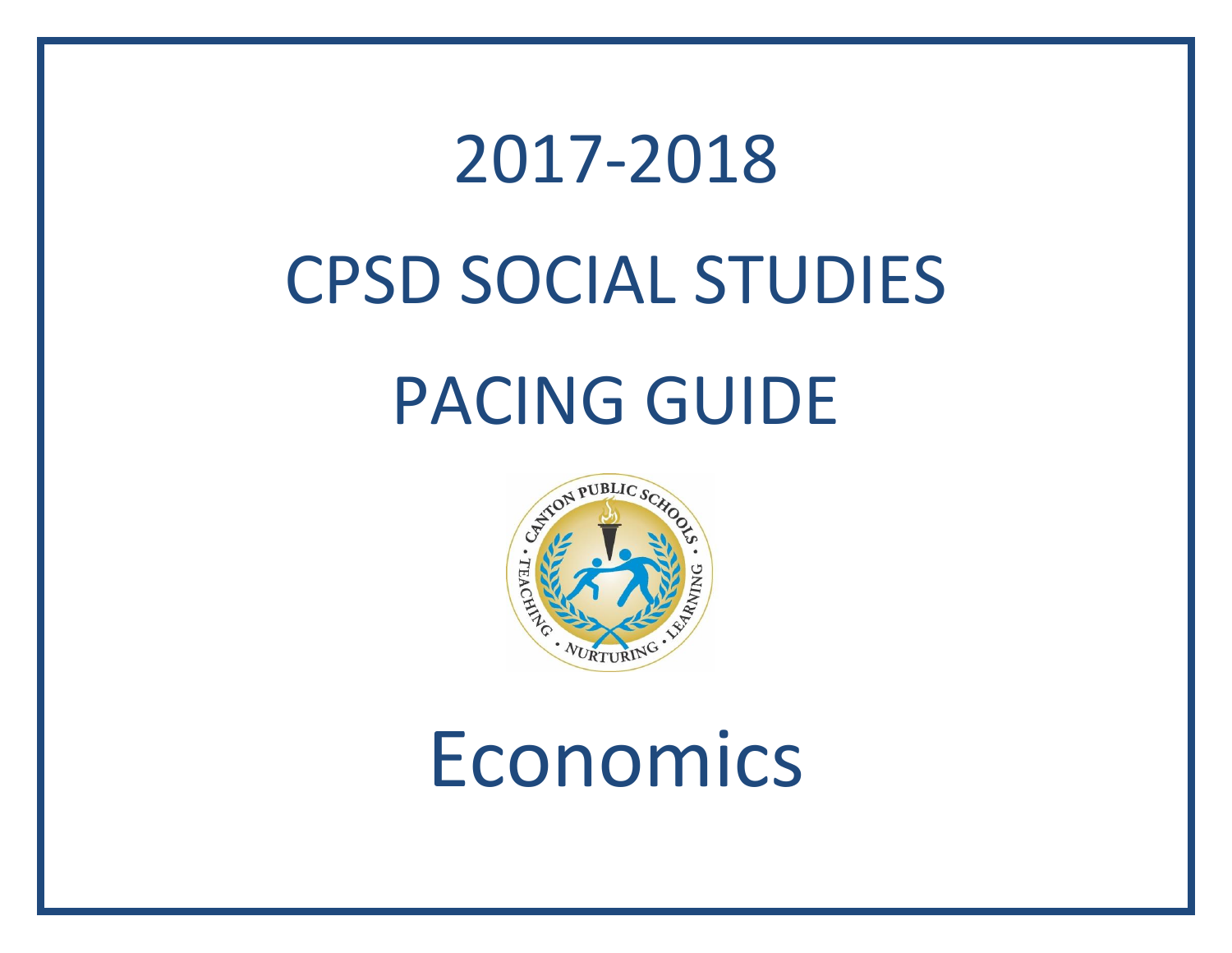|    | <b>Economics</b>                                                                                                          |                      |                      |   |  |
|----|---------------------------------------------------------------------------------------------------------------------------|----------------------|----------------------|---|--|
|    | Pacing Guide 2017-2018                                                                                                    |                      |                      |   |  |
|    | <b>Domestic Affairs</b>                                                                                                   |                      | <b>Instructional</b> |   |  |
|    |                                                                                                                           |                      | <b>Term</b>          |   |  |
|    |                                                                                                                           |                      |                      | 3 |  |
|    | 1. Understand that the nation's overall economy is characterized by the interaction of spending and production decisions. |                      |                      |   |  |
| a. | a. Analyze the causes and effects of choices made by various sectors in the economy (e.g., households, businesses, and    | $\mathbf{I}/$        | $\mathbf 0$          |   |  |
|    | governments, etc.) in the production and distribution of resources.                                                       | $\mathbf 0$          |                      |   |  |
|    |                                                                                                                           |                      | $\mathbf R$          |   |  |
| b. | b. Predict how changes in a nation's overall level of income, employment, and prices determine changes in the             | $\mathbf{I}/$        | $\mathbf{O}$         |   |  |
|    | economy's level of output or real Gross Domestic Product or GDP.                                                          | $\mathbf 0$          |                      |   |  |
|    |                                                                                                                           |                      | $\mathbf R$          |   |  |
| c. | c. Demonstrate how money makes it easier to trade, borrow, save, invest, and compare the value of goods and services.     | $\mathbf{I}/$        | $\mathbf{O}$         |   |  |
|    |                                                                                                                           | $\mathbf 0$          |                      |   |  |
|    |                                                                                                                           |                      | $\mathbf R$          |   |  |
| d. | d. Interpret how the Federal government spending policy and the Federal Reserve System's monetary policy influence        | $\mathbf{I}/$        | $\mathbf 0$          |   |  |
|    | the overall level of employment, output, and prices in the U.S. economy.                                                  | $\mathbf 0$          |                      |   |  |
|    |                                                                                                                           |                      | $\mathbf R$          |   |  |
|    |                                                                                                                           | <b>Instructional</b> |                      |   |  |
|    | <b>Global Affairs</b>                                                                                                     |                      |                      |   |  |
|    |                                                                                                                           |                      | <b>Term</b>          |   |  |
|    |                                                                                                                           |                      |                      | 3 |  |
| 2. | Understand that there is an increasing economic interdependence among nations in the global economy.                      |                      |                      |   |  |
| a. | a. Cite evidence and explain how both production and consumption increase when regions and nations specialize in what     | $\mathbf{I}/$        | $\mathbf 0$          |   |  |
|    | they can produce at the lowest cost, and then trade with others.                                                          | $\mathbf 0$          |                      |   |  |
|    |                                                                                                                           |                      | $\mathbf R$          |   |  |
| b. |                                                                                                                           | $\mathbf{I}/$        | $\mathbf 0$          |   |  |
|    | b. Explain how foreign exchange rates represent the market price of one nation's currency in terms of another nation's    | $\mathbf 0$          |                      |   |  |
|    | currency.                                                                                                                 |                      | $\mathbf R$          |   |  |
| c. |                                                                                                                           | $\mathbf{I}/$        | $\mathbf 0$          |   |  |
|    | c. Use measures of economic development to draw conclusions about the lives and futures of people and societies in the    | $\mathbf 0$          |                      |   |  |
|    | various world regions and countries.                                                                                      |                      | $\bf{R}$             |   |  |
|    | <b>Civil Rights/Human Rights</b>                                                                                          |                      | <b>Instructional</b> |   |  |
|    |                                                                                                                           |                      | Term                 |   |  |
|    | 3. Understand that there is an increasing economic interdependence among nations in the global economy.                   |                      |                      |   |  |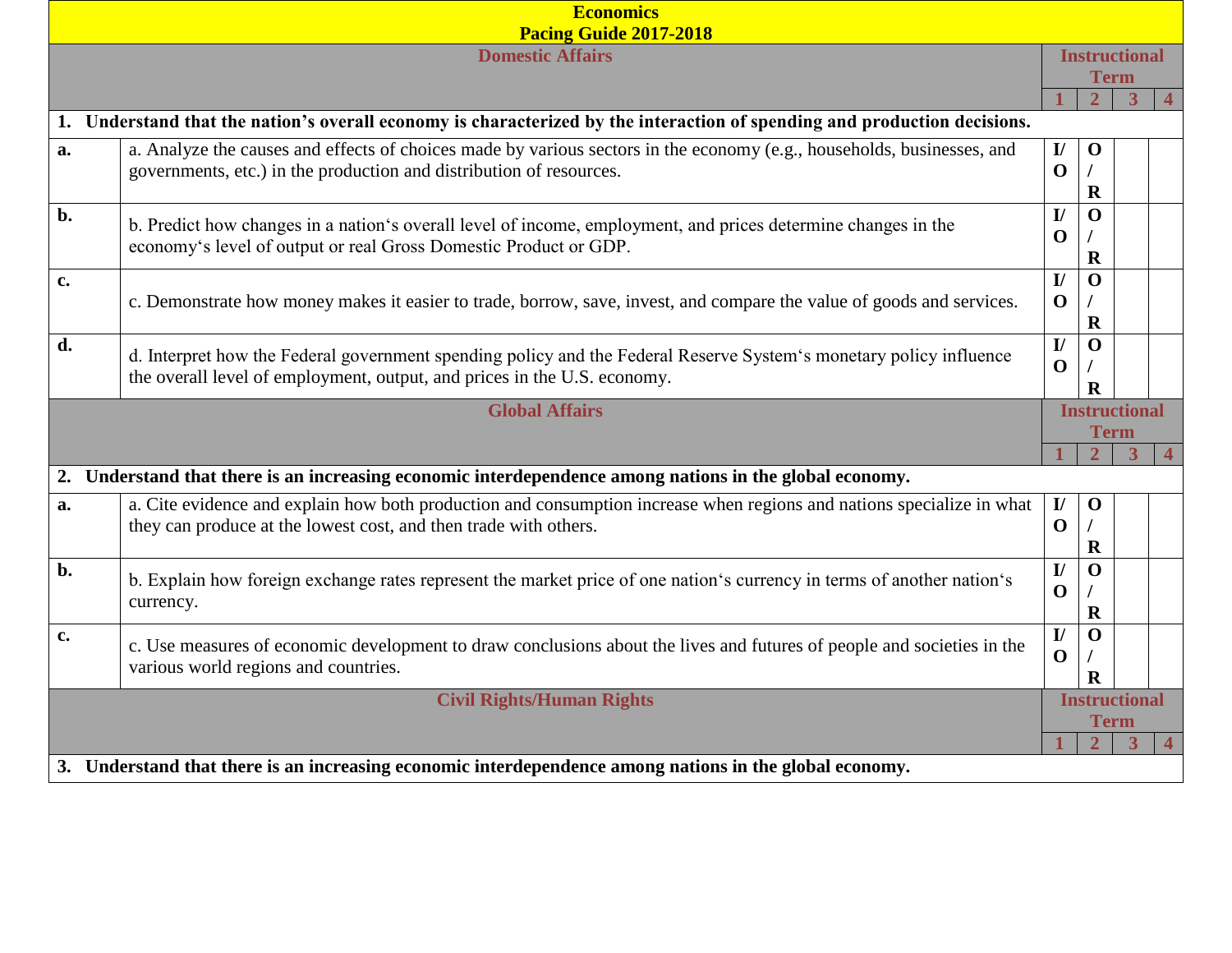| a.             | a. Analyze the current trends and historical record of poverty in the American economy, noting the disproportionate<br>effects of poverty in minority communities and with women.                            | $\mathbf{I}/$<br>$\mathbf 0$ | $\mathbf 0$<br>$\mathbf R$  |                |  |
|----------------|--------------------------------------------------------------------------------------------------------------------------------------------------------------------------------------------------------------|------------------------------|-----------------------------|----------------|--|
| b.             | b. Compare and contrast poverty as it exists in other industrialized nations and in the developing economies around the<br>world.                                                                            | $\mathbf{I}/$<br>$\mathbf 0$ | $\mathbf{O}$<br>$\mathbf R$ |                |  |
| c.             | c. Analyze the role of a market economy in establishing and preserving political and personal liberty (e.g., through the<br>works of Adam Smith).)                                                           | $\mathbf{I}/$<br>$\mathbf 0$ | $\mathbf{O}$<br>$\bf R$     |                |  |
|                | <b>Economics</b>                                                                                                                                                                                             | <b>Instructional</b>         |                             |                |  |
|                |                                                                                                                                                                                                              | <b>Term</b><br>3             |                             | $\overline{4}$ |  |
|                | 4. Understand that resources are limited and therefore choices must be made.                                                                                                                                 |                              |                             |                |  |
| a.             | a. Explain why individuals and societies cannot have all the goods and services that they want and as a result, they make<br>choices that involve costs and benefits.                                        | $\mathbf{I}/$<br>$\mathbf 0$ | $\mathbf 0$<br>$\mathbf R$  |                |  |
| $b$ .          | b. Describe how effective decision-making requires comparing the additional costs of alternatives with the additional<br>benefits of alternatives.                                                           | $\mathbf{I}$<br>$\mathbf 0$  | $\mathbf 0$<br>$\mathbf R$  |                |  |
| $\mathbf{c}$ . | c. Describe how people respond to positive and negative incentives in predictable ways.                                                                                                                      | $\mathbf{I}/$<br>$\mathbf 0$ | $\mathbf 0$<br>$\mathbf R$  |                |  |
| d.             | d. Explain how voluntary exchange occurs only when all participating parties expect to gain.                                                                                                                 | $\mathbf{I}/$<br>$\bf{0}$    | $\mathbf{O}$<br>$\bf{R}$    |                |  |
|                | 5. Understand that markets exist when buyers and sellers interact and engage in exchange.                                                                                                                    |                              |                             |                |  |
| a.             | a. Analyze, using supply and demand curves, the relationship a of the concept of incentives to the law of supply, and the<br>relationship of the concept of incentives and substitutes to the law of demand. | $\mathbf{I}/$<br>$\mathbf 0$ | $\mathbf 0$<br>$\mathbf R$  |                |  |
| b.             | b. Investigate and explain how markets determine prices and thereby allocate goods and services and describe how<br>market prices send signals and provide incentives to buyers and sellers.                 | $\mathbf{I}/$<br>$\mathbf 0$ | $\mathbf{0}$<br>$\bf R$     |                |  |